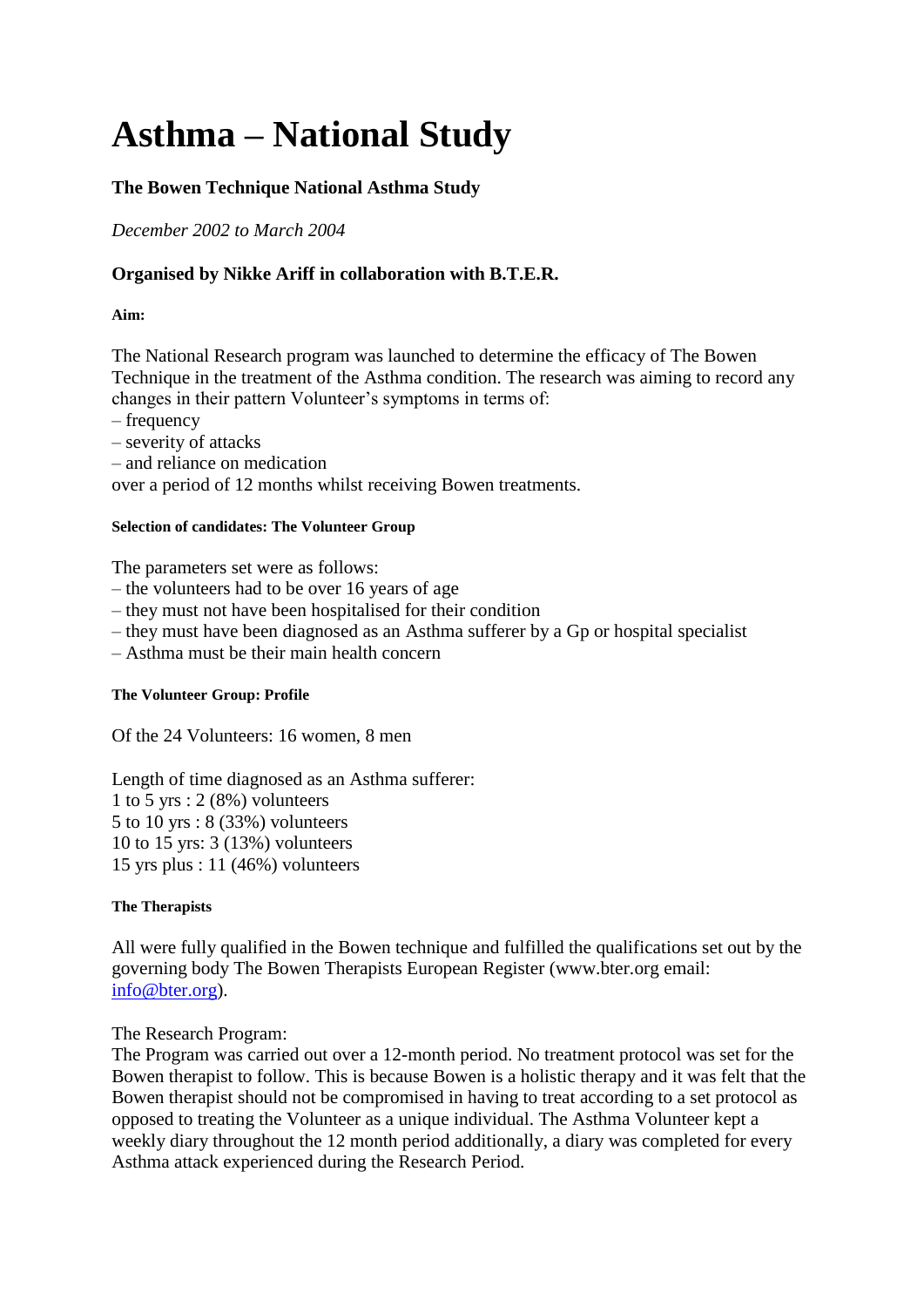#### **Results of the Bowen Technique National Asthma Study**

Of the 24 participants who completed the 12 month program: All 24 volunteers reported that Bowen had made a positive difference to their asthma condition.

7 registered "My asthma has improved dramatically" 14 reported " My asthma has improved substantially" 3 reported " My asthma has improved slightly"

20 (83%) reported a reduction in the frequency of their asthma attacks 18 (75%) reported a reduction in the severity of their attacks 18 (75%) reported they were now using less medication than before starting the Bowen Research project 14 (58%) reported they were responding better to their medication 17 (71%) volunteers reported their sensitivity to triggers had reduced

Although only 15 of the 24 volunteers used Peak Flow meters at home, all 15 (100%) of them reported their readings had improved.

Volunteers rated their asthma condition on a scale of 0 to 10: Before Bowen treatments were received: Mild : 3 (12.5%) Moderate : 12 (50%) Severe : 9 (37.5%)

After 12 months on the Research Program: Mild : 18 (75%) Moderate : 6 (25%)

Total number of Asthma attacks:

The total number of Asthma attacks reported showed a dramatic improvement in the second 6 months on the research program:

First 6 months : Total of 84 Asthma attacks recorded Second 6 months: Total of 26 Asthma attacks recorded This represents an improvement of 69% in the number of asthma attacks over the first 6 months.

Other Benefits:

Of the 24 Volunteers who completed the program, 22 reported that secondary health concerns had also improved within the 12-month Research period underlining the holistic nature of the Bowen Technique. These issues included: Positive responses Back, Neck & Shoulder problems: 15 Knee problems & Other joint problems: 4 Headaches & Migraine: 3 Hayfever: 8 Irritable Bowel Syndrome & Digestion: 4 PMT & Circulation: 2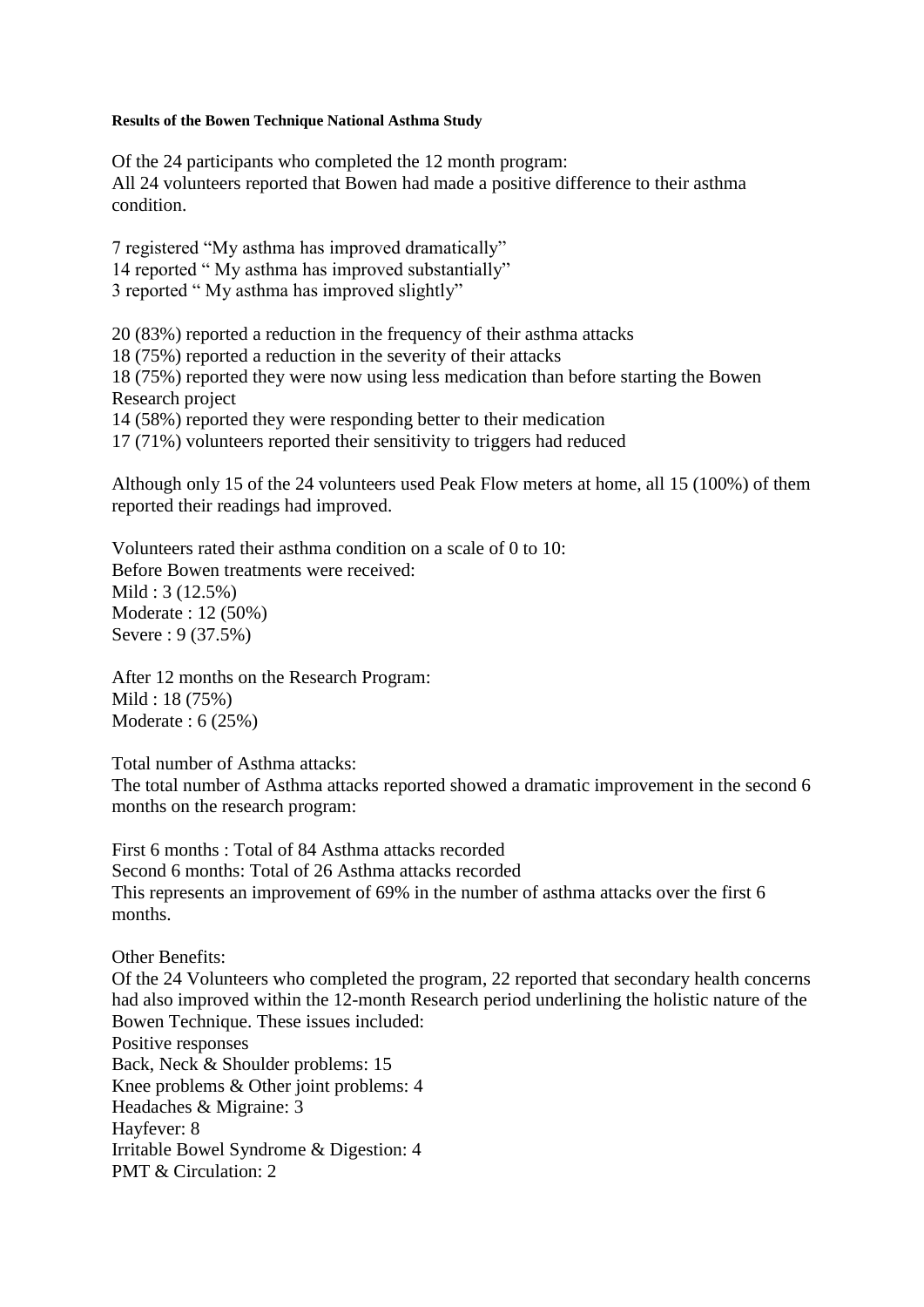Insomnia: 4 Anxiety, Stress & Depression: 13 Energy levels: 8

#### **ADDITIONAL BENEFITS – Volunteer quotes:**

"The improvement to my back and knee problems have been excellent as I've not had to take as many painkillers as I have had to in previous years."

"I have been able to go back to activities which I had almost totally abandoned last year at this time because of illness and fear…………. One of the major benefits for me has been the dramatic reduction in migraine attacks. Attacks are totally debilitating for up to 3 or 4 days. I feel I have more of my life back. "

Some quotes from the Asthma Volunteers:

"Asthma stopped me taking vigorous exercise – I can now."

"I never expected Bowen to have much effect, being a natural sceptic, but am happy to have been proved wrong! Now feeling extremely positive and I hopefully, will feel able to leave my inhaler at home in future."

"Before treatment, my inhaler had to go everywhere with me, even in the house – and I needed a steroid inhaler as well. Now, I ignore the inhaler (broncodilator) in the house. Also steroid now not needed."

" Regained self confidence, take less medication and do not rely on medications taken "just in case" or panic if the inhaler is not within reach".

"This treatment has changed my life. I was constantly having severe attacks and now I hardly ever use my Ventolin Inhaler. "

" I would not have believed that my asthma could be improved so much by a holistic therapy. I will certainly carry on having treatments."

"I can now run around after my nephews and nieces, as before I would worry about having an asthma attack"

" My overall feeling of well being has greatly improved. Prior to Bowen, I never ever felt 100% – I was operating in a routine below par."

"My outlook has always been positive, so to be able to get back to a reasonable normality is great."

The Bowen technique:

Bowen is a gentle, non-invasive, 'hands-on' therapy. It treats the body as a single integrated system and is therefore suitable for all ages from newborn babies to the very elderly, from the fit and active to the critically ill. The practitioner uses thumbs and fingers on precise points around the body to make rolling type movements. The pressure used is light, never more than